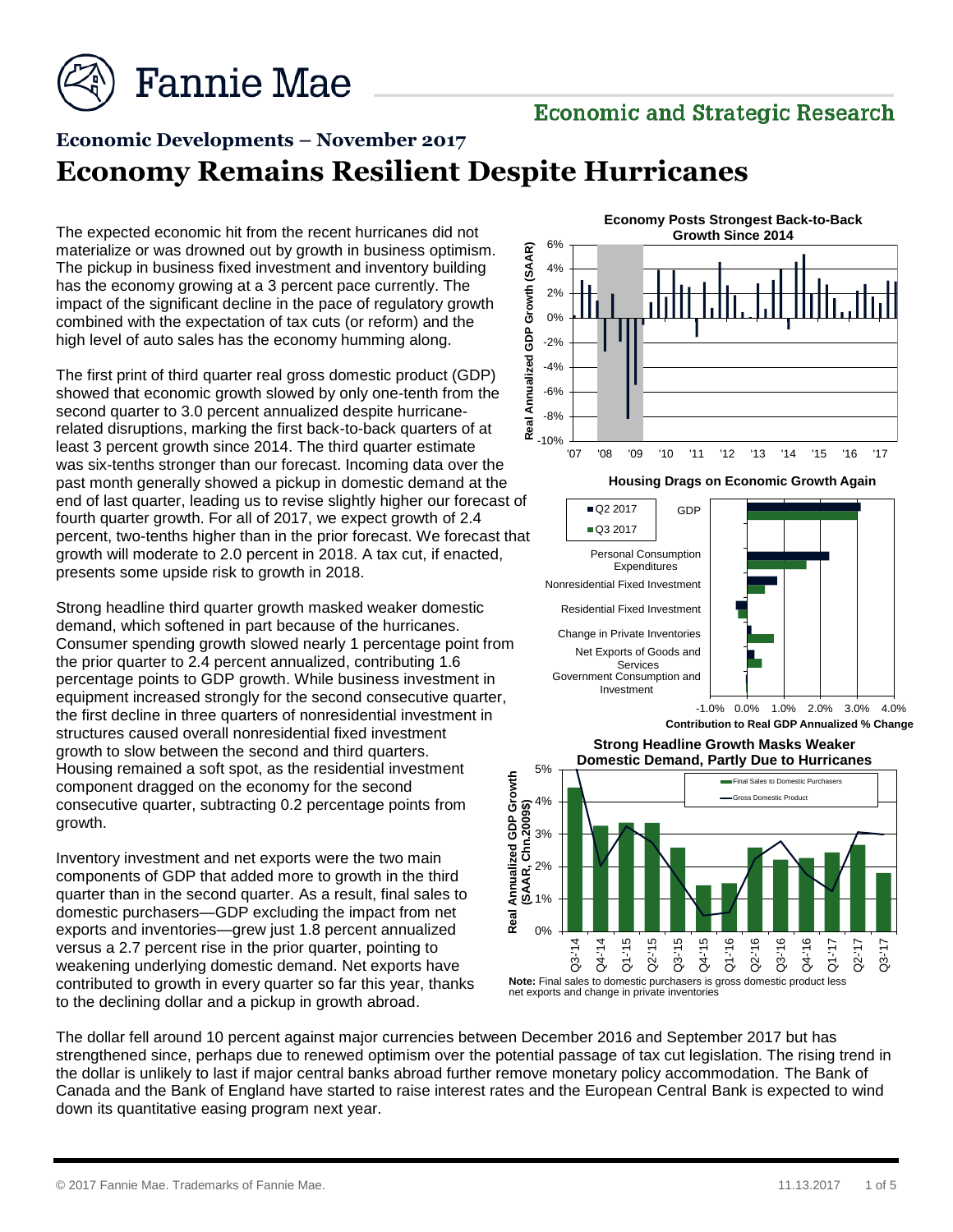



Despite the recent weakness, we expect domestic demand growth to pick up in the current quarter. Core capital goods orders (nondefense durable goods orders excluding aircraft), which are a forward-looking indicator for business investment in equipment, rose in September for the third straight month and the fifth time in six months. A rollback in regulation, rising energy prices that have boosted mining machinery orders and related energy exploration activity, the decline in the dollar, and a pickup in economic growth abroad have helped spur business capital expenditures.

Consumer spending should pick up and contribute more to growth this quarter. Despite softening in the third quarter, consumer spending gained momentum at the end of the quarter. Real consumer spending jumped 0.6 percent in September after declining in the prior month for the first time since January amid real personal income that was flat for the second consecutive month. Part of the increase in spending came from robust replacement demand for vehicles damaged

during the hurricanes. However, spending on nondurable goods and services also posted solid gains in September. Auto sales cooled only slightly in October, pointing to continued robust replacement sales. We expect real consumer spending growth to rebound to 3.0 percent annualized this quarter.

One concern related to recent income and spending trends is the decline in the saving rate to an expansion low of 3.1 percent in September. After stabilizing in late 2016, the saving rate resumed its downward trend in February of this year, suggesting that consumers will have less cushion from savings to support nearterm spending.

Meanwhile, consumer credit outstanding posted the biggest monthly jump in September since last November, with strong increases in both revolving (largely credit card) and nonrevolving (largely auto and student loans) debt. Notably, the annual increase in revolving debt accelerated in September for the first time in four months. One headwind for consumer credit is continued tightening of lending standards for auto loans and credit cards, according to the Federal Reserve Senior Loan Officer Opinion Survey for the three months ending in October.



## **Revolving Credit Growth Picks Up for the First Time in Four Months**

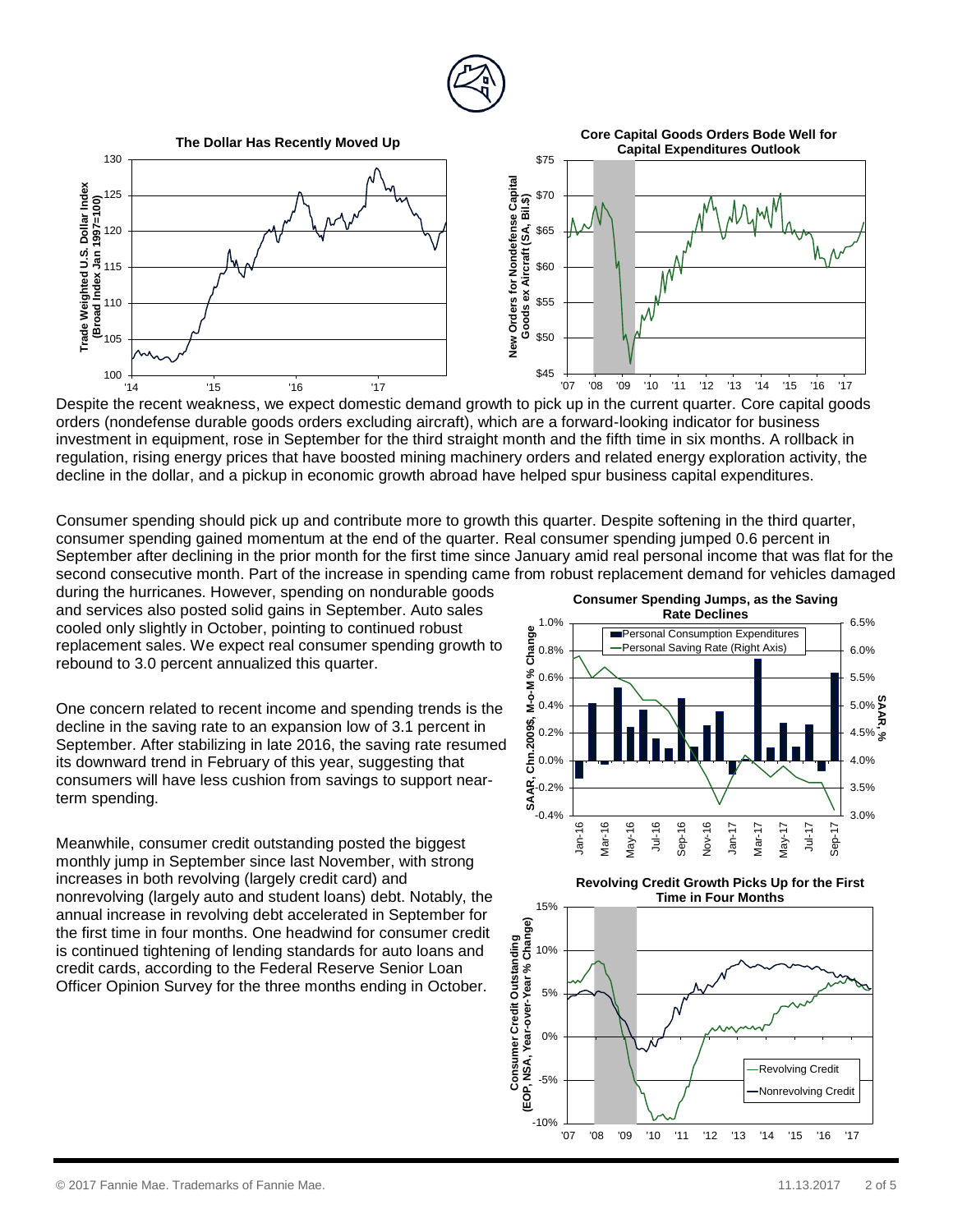

The November jobs report showed that nonfarm payrolls rebounded in October by 261,000 on the heels of upward revisions that added 90,000 jobs to the hurricane-affected months. The average monthly job gain for the last three months was 162,000, compared with a year-to-date average monthly gain through July of 171,000. The slowdown in hiring is to be expected as the labor market inches closer to full employment. Leisure and hospitality payrolls, which shed 102,000 jobs in September, gained 106,000 jobs in November. The average workweek was unchanged at 34.4 hours for the fourth straight month. Average hourly earnings were flat, bringing annual wage growth down to 2.4 percent, a fourtenths decrease from the solid gain of the prior month, when the hurricanes prevented many low-wage employees from working.

**Nonfarm Payrolls Rebound in October on the Heels of Upward Revisions to Prior Months**



The household survey results were mixed. The unemployment

rate fell one-tenth to 4.1 percent, reaching the lowest level since December 2000. However, the labor force participation rate plunged by 0.4 percentage points in October, the biggest monthly decline in four years, to 62.7 percent. In another sign of a tight labor market, the broadest measure of labor underutilization, which includes discouraged workers and parttime workers who want full-time jobs, fell to 7.9 percent, matching the lowest rate of the last expansion.



The number of part-time workers who want full-time jobs has trended down sharply over the past year. That number plunged 7.2 percent in November to the lowest level since December 2007, when the economy slipped into recession, underscoring receding slack in the labor market.

Earnings unadjusted for the composition of employment have shown lackluster growth. The Employment Cost Index (ECI), a gauge of labor compensation that includes wage and salaries, as well as benefits, has drifted higher. The ECI rose 0.7 percent during the third quarter and 2.5 percent from a year ago, the second strongest annual rise of this expansion. Recent acceleration in ECI growth suggests that tightening in the labor market has put upward pressure on compensation.

— 6%<br>00' 7% 8% 9%  $10% +$  $11% +$  $12% +$ 13% 14%  $15% +$  $16% +$ 17% 18% '00 '02 '04 '06 '08 '10 '12 '14 '16 **U-6: Unemployed and Marginally Attached as a % of Labor Force Broadest Measure of Labor Underutilization Ties Low of Last Expansion**

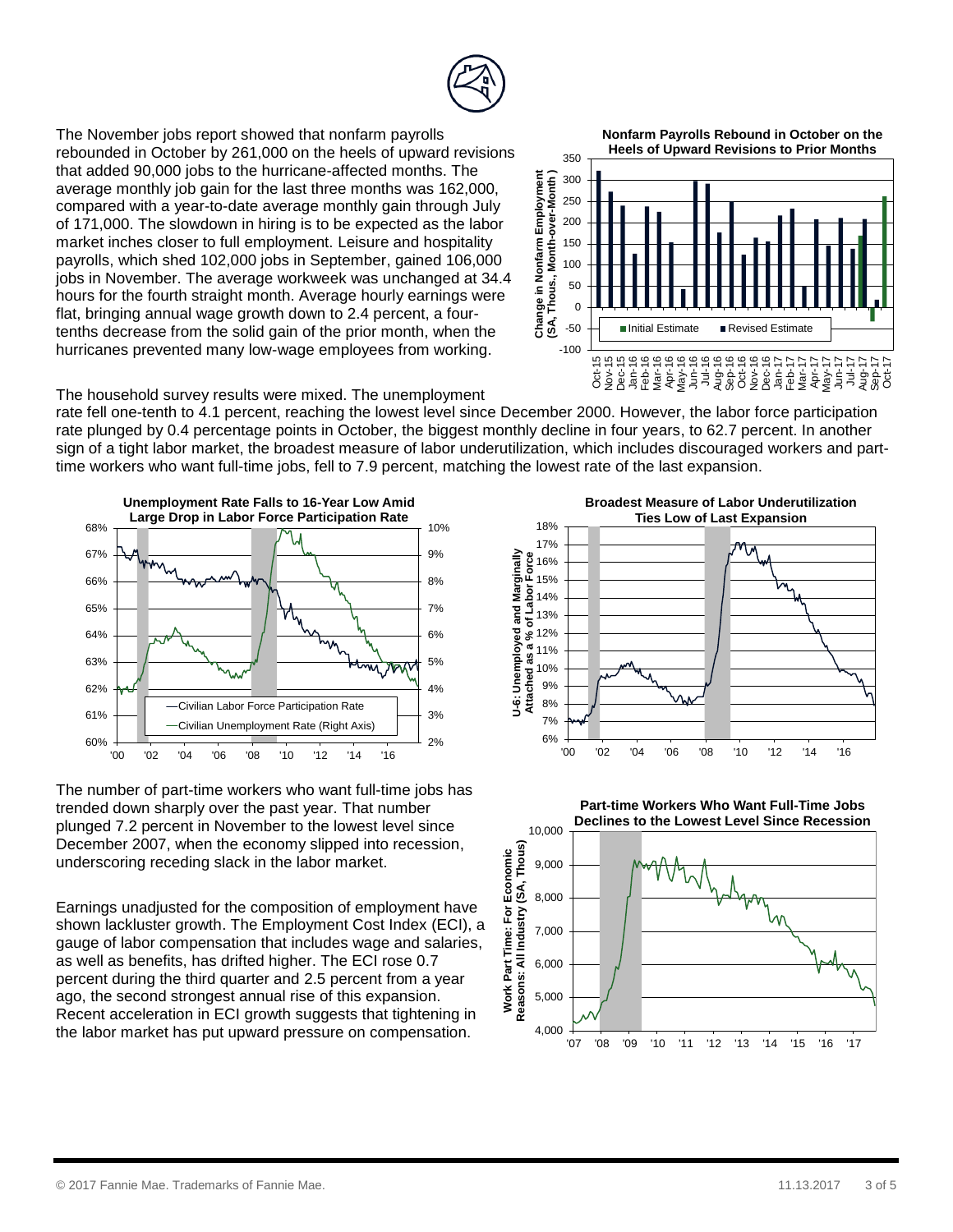

On the inflation front, the Fed's favored measure, the Personal Consumption Expenditures deflator, rose 0.4 percent in September, driven by supply disruptions in the energy sector following Hurricane Harvey. The annual increase picked up twotenths to 1.6 percent. However, the annual rise in core prices was unchanged at 1.3 percent, the lowest reading since 2015.

As widely expected, the Federal Open Market Committee (FOMC) kept the fed funds rate unchanged at its November meeting. The statement following the meeting noted that core inflation "remained soft." Also expected was the nomination of Jerome Powell to replace Fed Chair Janet Yellen. It appears that the market expects continued gradual monetary policy normalization under the new Fed Chair. We continue to expect a rate hike at the December FOMC meeting, the third rate rise this year, followed by two rate increases in 2018.



### **Housing Roundup**

Housing activity continued its rough patch, pulling back across the board last quarter. Total housing starts fell for the third straight quarter, as a drop in multifamily starts outweighed an increase in the single-family segment. Despite an 18.9 percent surge in September to a fresh expansion high, new home sales fell during the third quarter. Existing home sales also declined last quarter, as sales recovered only modestly in September, marking the first rise in four months.

While the hurricanes disrupted activity in the South, housing weakness was present before the hurricanes and largely stems from the supply side. Shortages of labor and available lots have restrained building activity. In addition, building material prices have jumped, with framing and structural panel lumber prices rising 20 percent and 32 percent, respectively, from a year ago. The number of existing homes for sale has declined on an annual basis for more than two years, and conditions are unlikely to change in the near term. An extremely lean housing inventory, especially in the existing home market, continues to provide a tailwind to home prices, constraining affordability and sales. Main measures of home prices, including the Case-Shiller, the FHFA Purchase-only, and the CoreLogic indices, grew by more than 6 percent in August.

Leading indicators suggest that a meaningful rebound in sales is unlikely this quarter. Pending home sales, which record contract signings of existing homes and usually lead closings by one to two months, were flat in September at the lowest level since January 2016. Pending sales have declined on an annual basis in five of the past six months. In addition, average monthly purchase mortgage applications fell in October for the third time in four months.





© 2017 Fannie Mae. Trademarks of Fannie Mae. 11.13.2017 4 of 5